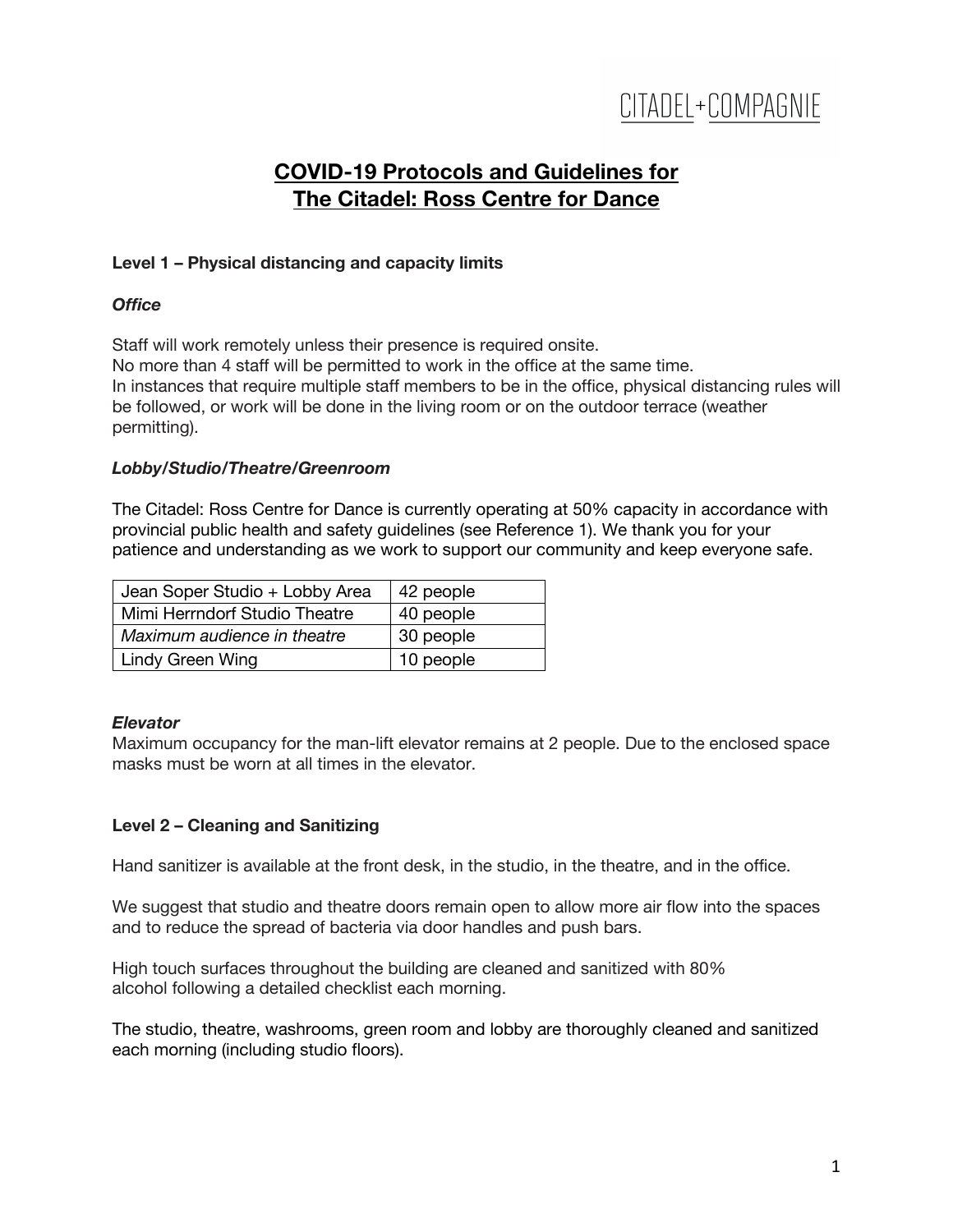# CITADEL+COMPAGNIE

### **Level 3 – Protocols for building usage and screening**

The front door of The Citadel remains locked at all times. Remote entry is available for renters by ringing the doorbell.

All visitors/patrons/renters must screen themselves for COVID-19 before entering. If a visitor answers YES to any of the questions on the COVID-19 signage posted at the front desk, they are kindly requested to NOT enter the building.

All visitors are asked to use hand sanitizer (provided at the front desk) or to proceed directly to a washroom to wash their hands upon arrival.

Highly visible signage is posted in all washrooms outlining proper hand washing procedure and asking that paper towels be used to shut off taps and open doors when exiting.

We are currently not accepting cash payments for rentals—all rentals must be paid in advance via electronic transfer.

Outdoor shoes are to be removed and placed on designated mats or taped off areas near the doors of each studio.

No bare feet allowed outside of studios.

#### **Level 4 – Guidelines for face coverings**

Signage issued by the City of Toronto citing the by-law requiring masks to be worn indoors is posted throughout the building (at the front entrance, lobby, by the elevator entrances, and outside the studio and theatre).

All visitors, patrons and staff are required to wear masks when inside the building.

Dancers working alone in the studio are not required to wear a mask.

Dancers/performing artists are not required to wear a face covering while performing or rehearsing for a performance (see Reference 2). However, given the high transmissibility of the current Omicron variant we encourage dancers to wear masks while rehearsing and to respect the wishes of colleagues if rehearsing in masks is preferred.

All other visitors not physically engaged in the rehearsal and/or performance (choreographer, designer, outside eye, etc.) are required to wear a mask at all times.

Masks must be worn at all times when in the washrooms and in the lobby.